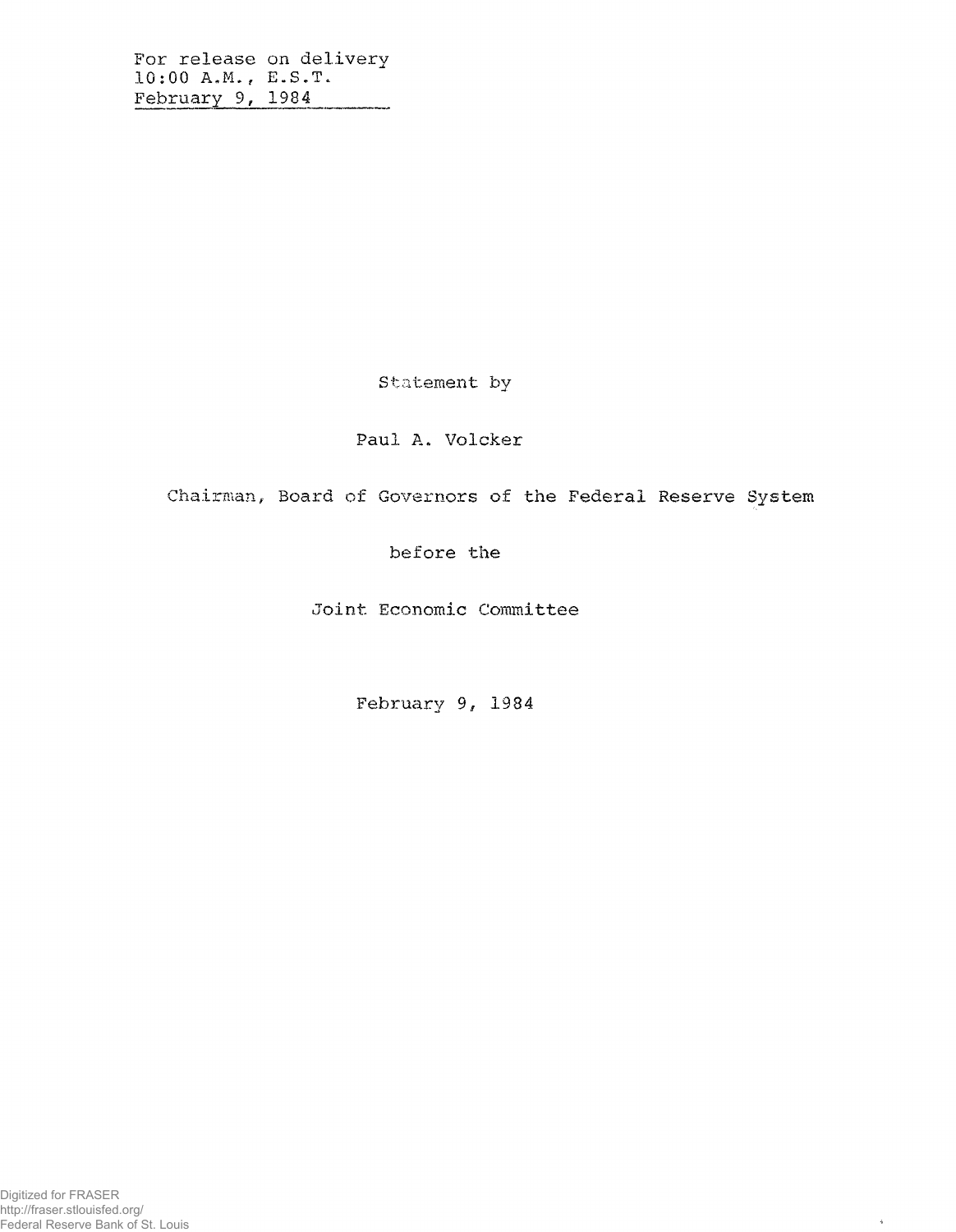I appreciate the opportunity to appear before this Committee today. As you know, the Federal Reserve submitted its semi-annual monetary policy report to the Congress earlier this week, copies of which have been distributed to you. That report describes in detail our plans for monetary policy, including the Federal Reserve's objectives for the growth of money and credit. I have also testified before the House and Senate Banking Committees the last two days and have distributed copies of my formal statement to you. My prepared remarks this morning, therefore, will be brief and confined to more general considerations of monetary policy within the context of recent and prospective economic and financial developments.

The basic policy objective of the Federal Reserve continues to be to contribute to sustained economic expansion in a context of greater price stability. In setting the target ranges for the various monetary and credit aggregates, the Federal Open Market Committee at its meeting last week had to be alert both to the need for economic growth and to the danger of renewed inflationary pressures. Consistent with these objectives and the current economic situation, the FOMC essentially reaffirmed the tentative ranges for the monetary and credit aggregates for 1984 established last July. The ranges call for growth rates that are 1/2 to 1 percentage point below those set for 1983.\*

The ranges for 1984 envisage that relationships between monetary and credit growth and economic activity and inflation --

<sup>\*</sup>The new target ranges are set out in Table I attached, against the background of last year's targets.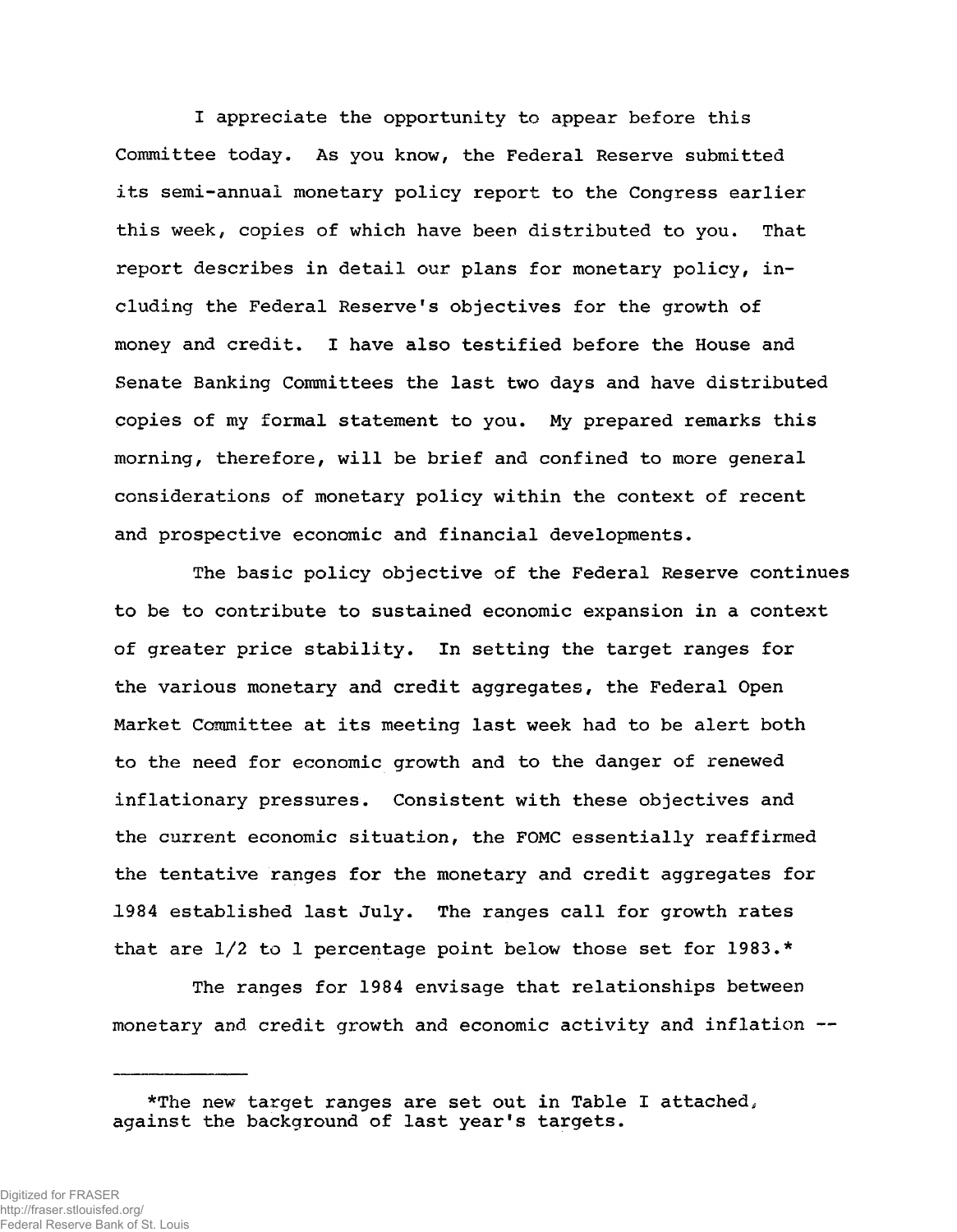the "velocity" of money -- will broadly follow past trends and cyclical developments after the unusual behavior of 1982 and early 1983. Most of the special influences that depressed velocity in late 1982 and early 1983 appear to be behind us, and the evidence over the past half year has become more (but not entirely) in line with longer-run experience. This judgment about the fundamental relationship between money and economic performance will, of course, be reviewed constantly in the months ahead, and our evaluation will reflect all of the available evidence about production, employment, prices, and domestic and international financial markets.

Consistent with the monetary ranges established for this year, the members of the FOMC generally felt that the economy would grow at a more moderate  $--$  and potentially more sustainable  $-$ pace of 4 to 4-3/4 percent during 1984 and into 1985. The gains in output are expected to generate a further expansion of new job opportunities and the unemployment rate is expected to decline to the area of  $7-1/2$  to  $7-3/4$  percent by year's end. After remarkably good progress in 1982 and 1983, price increases are expected to be a little larger on average, essentially as a result of cyclical factors and special circumstances — including the effects of bad weather and the large hike in payroll taxes earlier this year.

The prospect of further good economic gains in 1984 comes on the heels of a far better than anticipated performance in 1983, Real gross national product rose 6 percent over the four quarters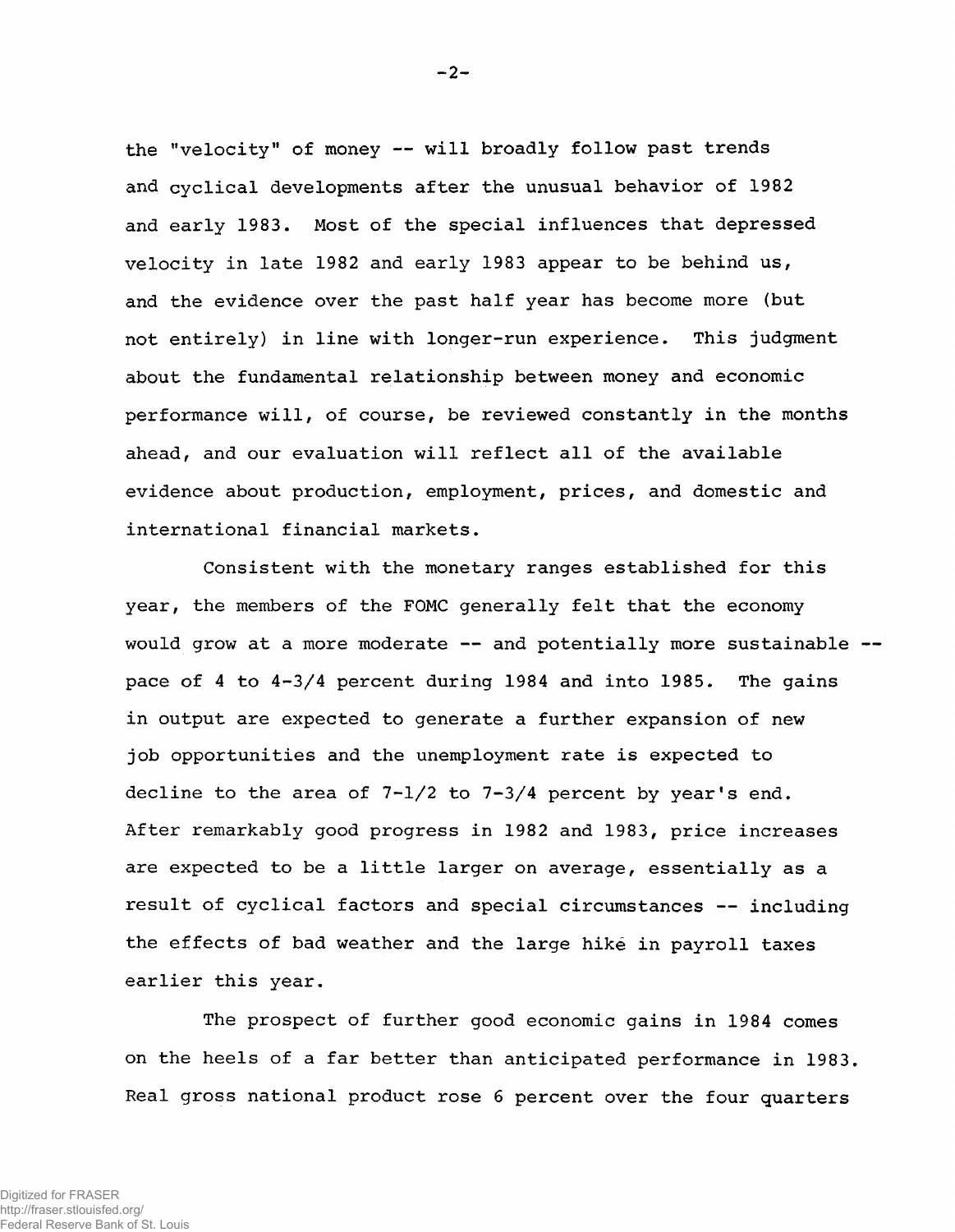of the year, well above earlier projections, and the unemployment rate was cut by  $2-l/2$  percentage points. At the same time, most broad measures of prices and wages recorded further progress toward lower inflation. With employment expanding, productivity improving, and inflation moderating, the real income of the average worker rose.

As we move into 1984, there are strong reasons for believing the economic gains of the past year can be extended. The latest reports on employment, income, and production, showing further gains around the turn of the year, are consistent with that view, as are indices of consumer and business confidence at high levels. Much more fundamentally, the progress against inflation, the evidence of increased productivity, the sense of greater discipline and restraint, and a recovery in profits all, in my opinion, go a long way toward setting the stage for a long period of greater prosperity.

We all realize a year of strong recovery -- hard on the heels of a severe recession -- has left unemployment still far too high, with some 9 million still out of work. To some degree, the rapid progress toward price stabilization has reflected "one time" or cyclical influences. More time must pass before we can claim success or take satisfaction that we have restored prosperity or assured stability. And, we need to recognize, and deal effectively, with some obvious hazards and risks that jeopardize the good prospects for 1984 and beyond.

 $-3-$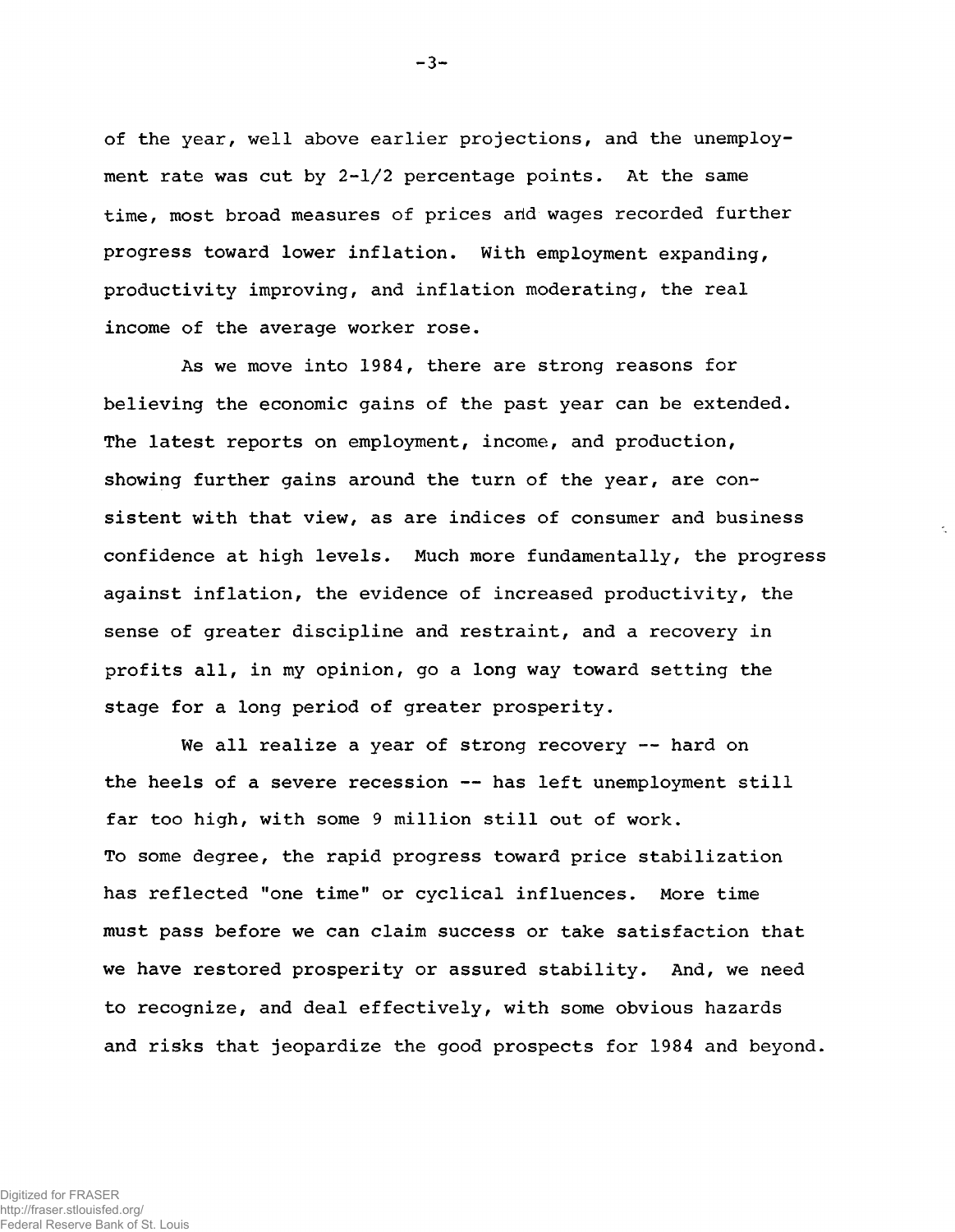Those prospects rest in good part on whether interest rates, and conditions in credit markets more generally, can support the housing and investment we need, whether we can restore better balance in our international accounts, and whether, in the meantime, we can count on the inflows of capital from abroad upon which we have become dependent.

Over time, success in those areas is dependent upon the expectation and the reality that we can build on the progress toward price stability. Monetary policy must contribute to that goal -- disciplined growth in the money supply is a critical ingredient. But there are also factors outside the control of monetary policy that bear importantly on the question.

As you know, we are faced with two deficits: the structural deficit in our Federal budget and the deficit in our external accounts —• both at unprecedented levels and getting worse. Those twin deficits have multiple causes, but they are not unrelated. Left unattended, each, rather than improving, will tend to cumulate on itself. Sooner or later, the financing of those deficits will expose us to financial risks that could undercut all that has been achieved in recent years with so much effort and so much pain.

Large budget deficits, currently and prospectively, are a burden on credit markets and absorb historically unprecedented fractions of our domestic savings. That is one reason interest rates today are far higher than is healthy from the

 $-4-$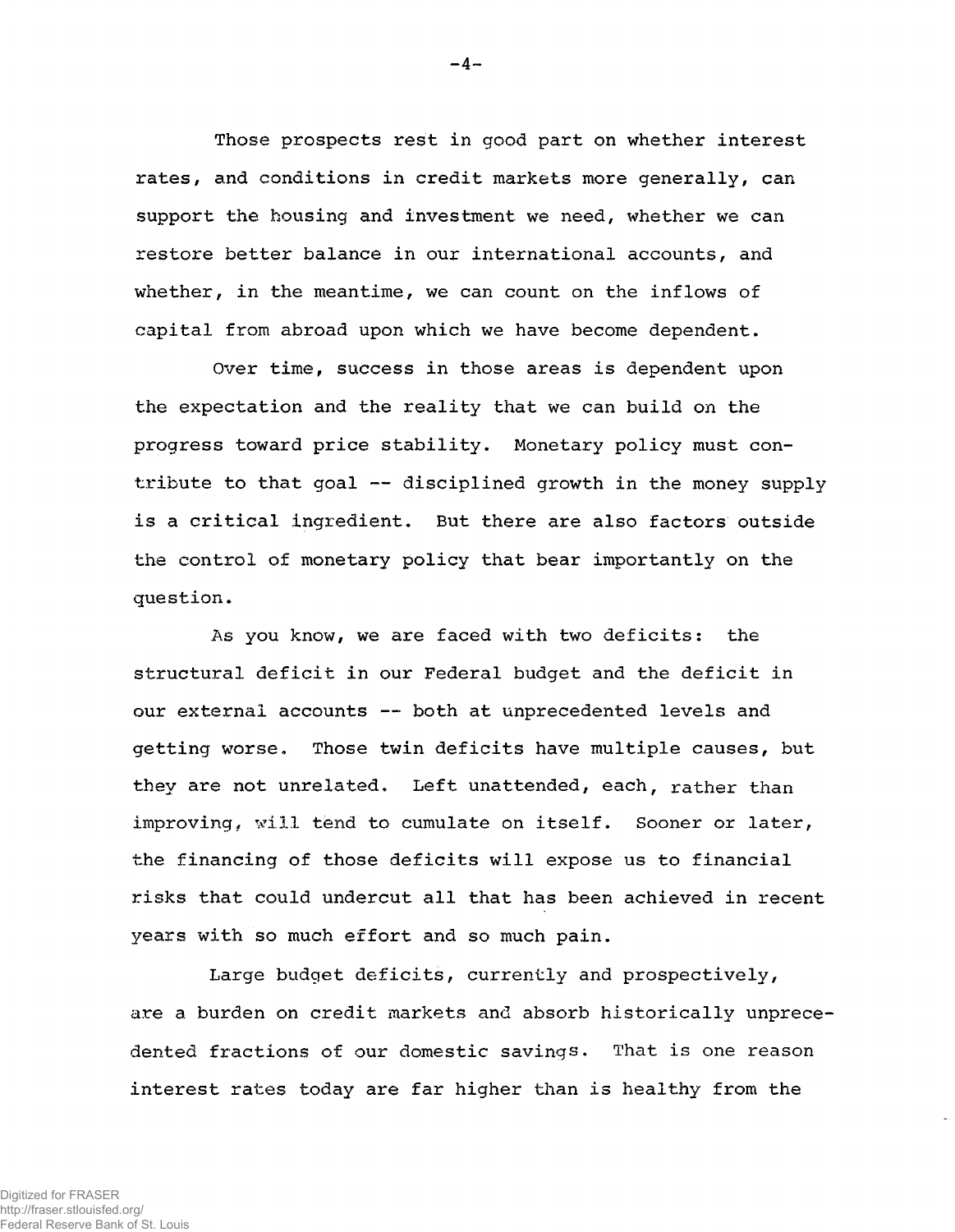standpoint of balanced growth domestically. Those interest rates have been moderated as a result of a growing capital flow from abroad, stimulated by a variety of causes; in effect, net capital inflows have been used, directly or indirectly, to help meet the government's financing requirements. But those growing capital inflows, which have tended to appreciate the dollar relative to other currencies, are also inextricably related to a large and growing deficit in our trade accounts. In both our financial and our trading interests, we simply can't afford to become addicted to drawing on increasing amounts of foreign savings to supplement our limited domestic savings simply because the Federal Government is drawing so heavily on that savings pool. The longer they last, the more difficult it is to cope with these internal and external deficits because interest costs compound on themselves.

I believe we now have a rare opportunity to set in train a long period of growth and stability. A decade that began with accelerating inflation and prolonged recession can end with renewed confidence and strength. But that happy vision will not be achieved by resting on our oars  $-$  by sitting back and drifting with the tide. It will require a continuing sense of discipline by business and labor, and emphasis on competition and productivity. It will require the demonstration by those of us responsible for public policy that our twin deficits can be brought under control and that inflation will not again get the upper hand.

 $-5-$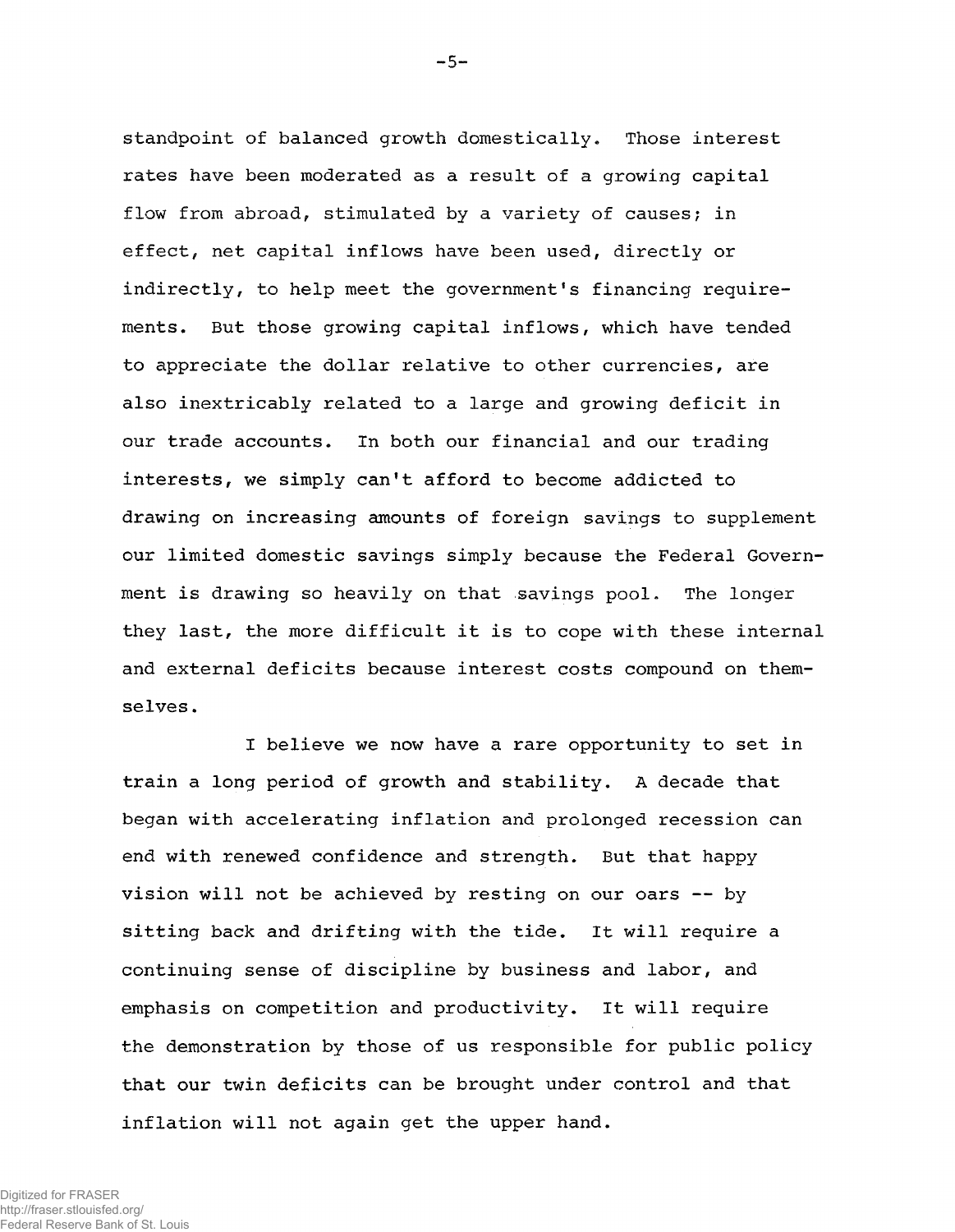We can and should be gratified by the progress that has been made, and by the many positive signs in the outlook. We have time  $--$  time to influence markets constructively, time to demonstrate that we are in control of our own financial and economic destiny. But to wait would be to multiply the risks, to increase the hazards to full recovery, to jeopardize what has been achieved.

That is why I hope that you in the Congress, together with the Administration, can find the consensus required to begin reducing the budget deficit, and to restore confidence that, over time, the structural deficit can be closed. Right now, no other action appears so promising and so important in terms of seizing, and capitalizing upon, the immense opportunities before us. Certainly, that would make it easier for monetary policy to play its own essential role.

\* \* \* \* \* \* \*